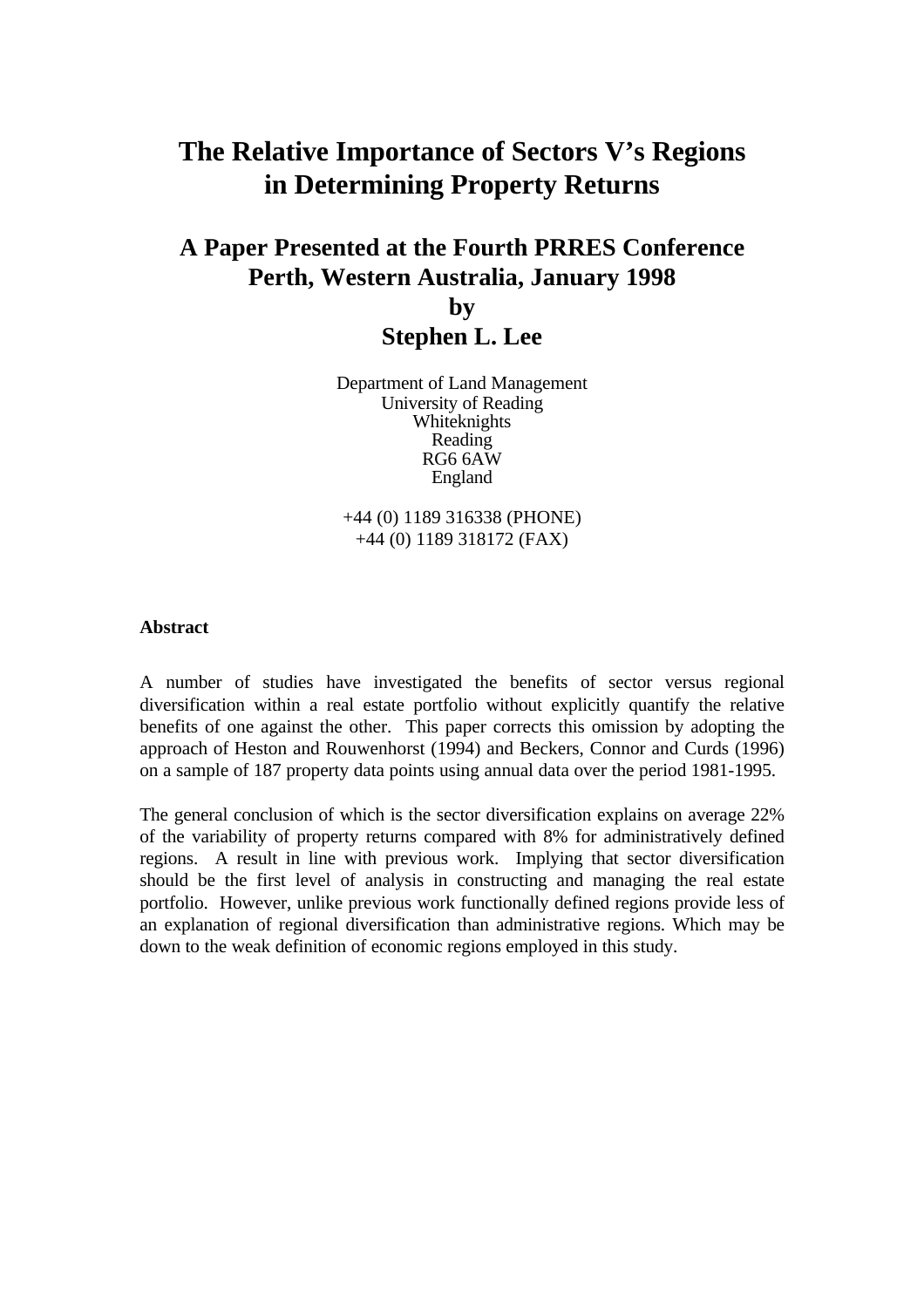#### **Introduction**

Traditionally most property investment decisions were either implicitly or explicitly based on naive diversification. Where fund managers simply choose properties that appear to be "good deals" on an individual basis rather than considering the cumulative risks that they might be building into their portfolios. The experience of the 1980s revealed the weakness in this "building by building" approach to property portfolio construction. That is a portfolio made up of the 'best deals' can quickly turn into a one dominated by under-performing investments. For example, UK property portfolios that ostensibly appeared well diversified by property type and region were found to have a significant concentration to one sector and/or region, particularly Central London Offices, with a high proportion of large properties that were only tradable in a very thin market. Added to this a number of portfolios had a high level of development properties still to be completed when the market collapsed, without an explicit exit strategy. As Wurtzebach (1994) says "it became obvious, as performance faltered, that portfolio-level decisions affect returns and that the selection of the correct combination of assets at the portfolio level can materially affect portfolio performance."

Responding to these changes in the market, and to others within the profession (McNarmara, 1990(a), 1996), property fund managers are now starting to adopt a more structured top-down approach to focus research effort and to provide stronger controls on the portfolio construction and management process (McNarmara, 1990(b)). Enabling portfolios to be constructed in full cognisance of the risks to which the investor is exposed. As such, this represents a marked change from the deal driven bottom-up approach traditionally employed in property portfolio construction.

A requirement of such a top-down approach is the classification of the individual investment categories into classes for which there is a high degree of similarity in return and risk characteristics but a low degree of similarity between classes (Malizia and Simons, 1991). For real estate portfolios, the conventional approach is to define diversification categories by property type and geographical region, (Webb (1984), Louargand (1992) and De Witt (1996)). This kind of classification recognises that different factors are likely to influencing the performance of property at both the sector and regional level. For the portfolio manager the question becomes one of investigating whether sector or regional diversification offers the greater benefits in terms of risk reduction and therefore which should be the first level of analysis in portfolio construction and evaluation.

Typically two basic methods for investigating this questions are the inspection the correlation's within and between property types and regions and/or to construct efficient frontiers based on the Modern Portfolio Theory (MPT) of Markowitz (1952,1959). For example the work of Miles and McCue (1982, 1984), Hartzell et al. (1986) Webb (1984), Myer and Webb (1991), and Firstenberg et al (1987), typifies the general approaches adopted in this area. The general conclusion of these early studies is to suggest that property type diversification is more beneficial in terms of diversification than regional. However, the Russell/NCREIF regions used in US studies or the Standard regions employed in the UK are politico-geographical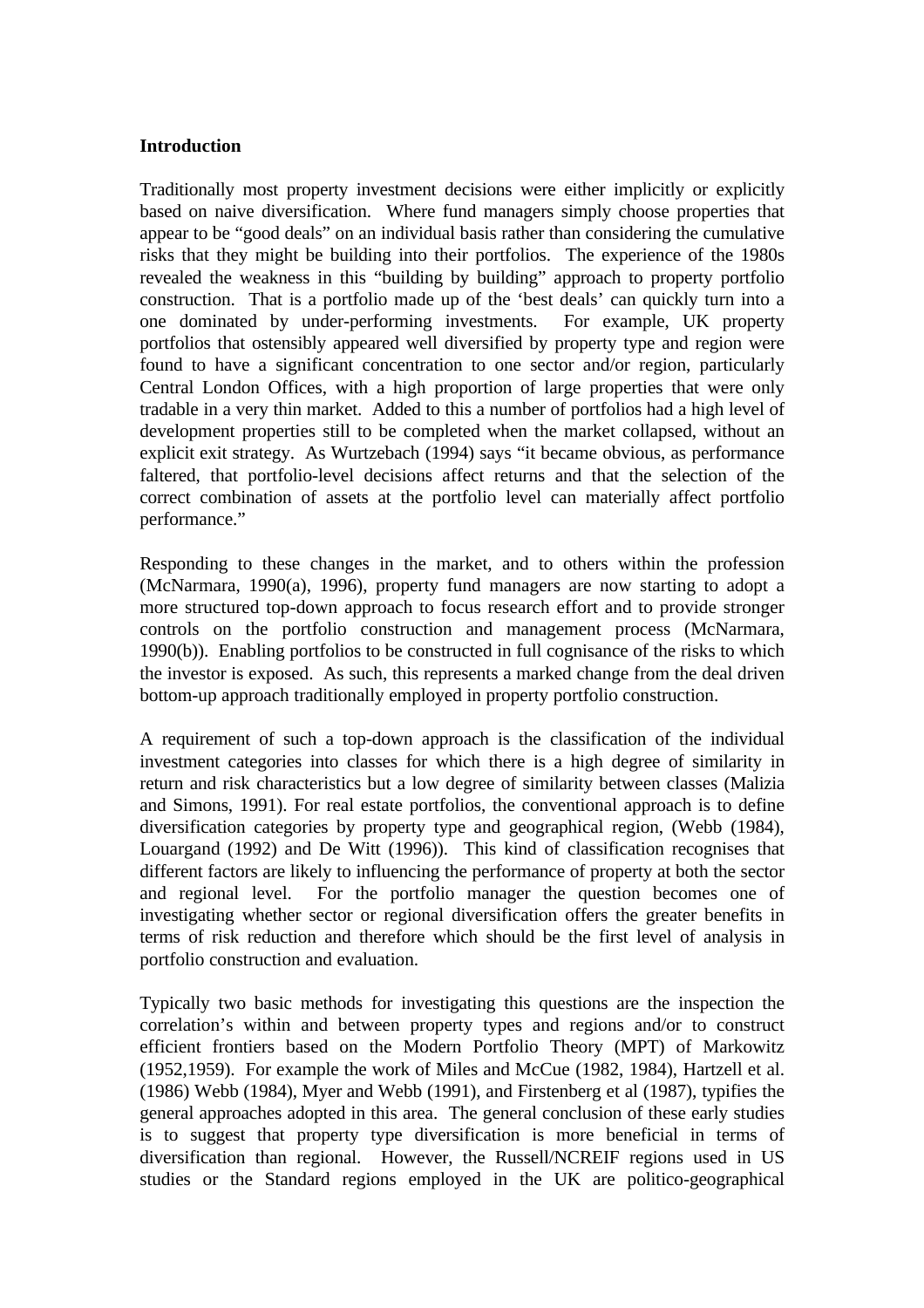definitions, McNarmara and Morrell (1994). Later research then has tended to search for regions defined by economic base - classifying urban areas in terms of function rather than administratively defined boundaries. Work in this area includes, Hartzell et al*.* (1987), Shulman and Hopkins (1988), Malizia and Simons (1991), Mueller and Ziering (1992), Mueller (1993). All showing that functionally defined urban areas are preferred to administrative regions as the basis for diversification.

A similar question has previously been investigated in the international equity market when discussing the relative importance of country versus industrial classification on security returns. See for example, Beckers, Grinold, Rudd and Stefek (1992), Grinold, Rudd and Stefek (1989), Heston and Rouwenhorst (1994), and Beckers, Connor and Curds (1996). The first two studies used a fundamental factor model, as well as a CAPM-style local market factor to characterise each stock. The factor exposures, derived from a combination of accounting data and time series returns data, and using monthly cross-sectional regressions to derive the factor returns.

The latter work of Heston and Rouwenhorst (1994) and Beckers, Connor and Curds (1996) uses a much simpler type of factor model. Both use simple dummy variables to identify the industry and country affiliation of each stock. When these dummy variables are regressed on the cross-section of security returns, the estimated coefficients on the dummy variables are the implicit returns of country and industry factors. In this way the it is possible to compare the fit of various models of country and industry classification on security returns.

This paper applies this approach to annual property data in the UK over the period 1981-1995 on a sample of 187 property returns. The general conclusion being that sector dominates region in virtually every period in explaining property returns. Implying that sectoral diversification should be the first level of analysis in constructing and managing the real estate portfolio. However, unlike previous work functionally defined regions provide less of an explanation of regional diversification than administrative regions. Which may be down to the weak definition of economic regions employed in this study.

## **Previous Studies**

In a survey of institutional investment practices in US real estate portfolios Webb (1984) found that 61% of investors diversified by property type and 62% diversified by geography. A result confirmed by Louargand (1992) who found that 89% of US fund managers surveyed diversify by property type and 72% by geography (additionally 41% by economic location) and 54% ranking property type as the most important diversification criterion. More recently De Witt (1996) finds that most property fund managers diversify their real estate portfolios *consciously* and *rigorously*. That is employing a strategic top-down approach rather than letting the portfolio evolve as more buildings are acquired. De Witt also finds that to achieve this conscious structure fund managers rely on either property type or location as the dominant criterion for portfolio construction.

In such a top-down approach to diversification managers need to know whether it is better to diversify by type then region or by region then type. The answer to such a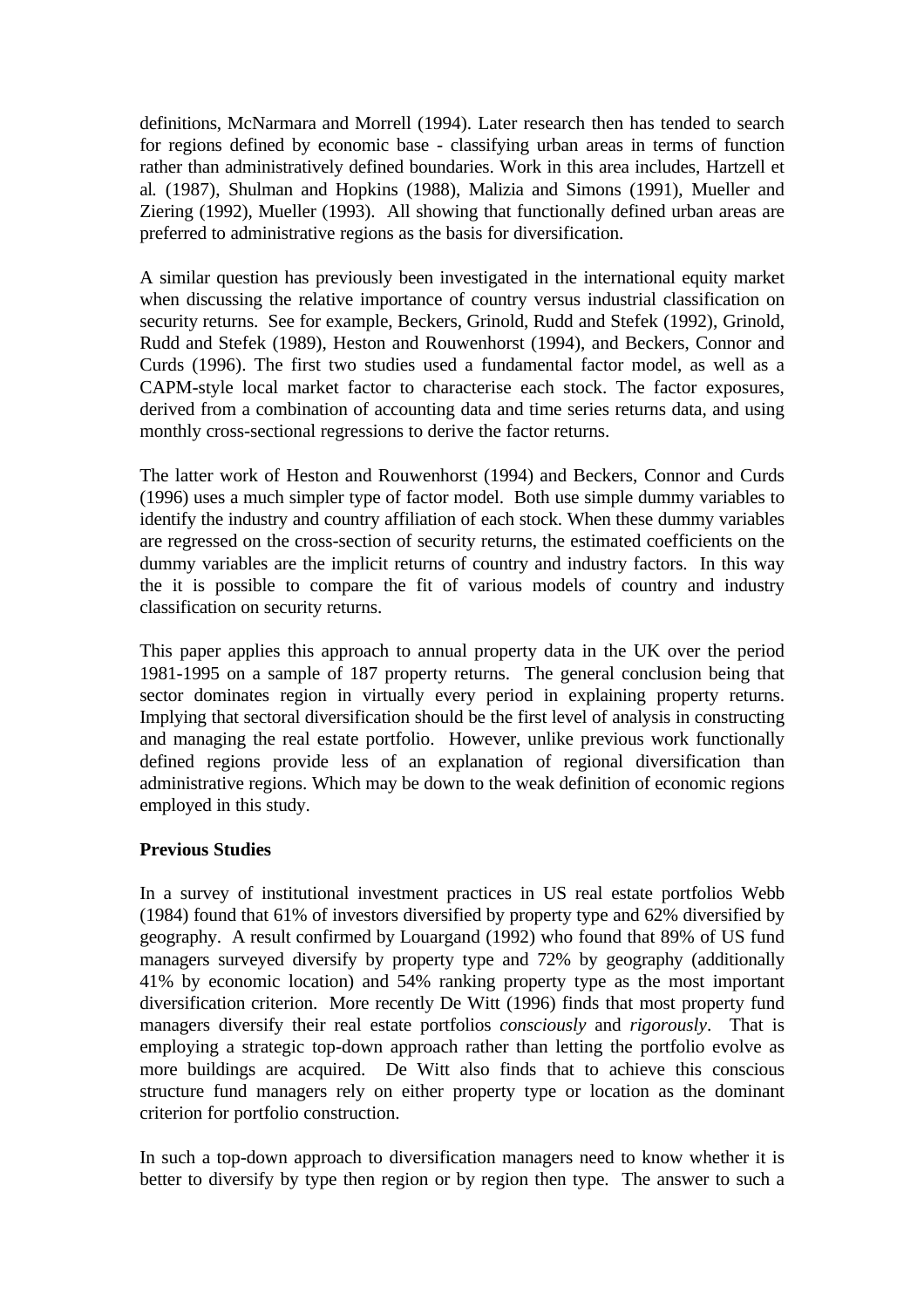question is needed so that the fund manager can best allocate his resource in terms of research resources and manpower, (McNamara, 1990).

A number of studies have addressed this question using an array of different methodologies. For example, Miles and McCue (1982, 1984) and Hartzell *et al.* (1986) all used correlation based approaches to see whether diversification by property type offered greater diversification benefits than that between regions. All three studies concluding that property type diversification was superior to region. The simple inspection of correlation coefficients, however, is of limited benefit in deciding whether it is better to diversify by sector or region, as in most studies no tests of significant difference between intra and inter correlation's is undertaken. Also correlation matrices provide only one aspect of diversification. In order to investigate the true benefits the individual risk of the asset must also be considered. This as led later researchers to construct efficient frontiers based on mean-variance analysis.

For example, Firstenberg et al (1987), using quarterly data from 1978-1985, in a general study of the benefits of real estate investment found that the correlation's between the four regions: East, South, West, and Midwest, were all positive but in some cases almost zero. The authors concluding that investing the entire portfolio in any single region is unnecessarily risky. Efficient frontiers were also calculated with some holdings in all regions appearing in efficient portfolio combinations, except at the extremes. Diversification by five property-types: Apartments, Hotels, Office buildings, Retail properties including Shopping Centres, and Industrial properties such as Warehouses were also investigated. The results for property-type diversification were somewhat different than those obtained with regional diversification. Efficient diversification could be achieved in as few as two asset types. Which may be an indication that the benefits of diversification by property-type are greater than for regional. However, portfolio compositions changed wildly from one extreme to another across the frontier. Furthermore, no attempt was made to compare regional and property-type diversification as such.

Later Myer and Webb (1991) analysed the ten year period from 1978 to 1988 using NCREIF quarterly returns for Office, Retail, R&D/Office, and Industrial. They found relatively low (less than .50) correlation's between all property-type categories of real estate, except Office and Industrial at .67. For the entire 1978 to 1988 time period, they estimated the single optimal portfolio allocation to be Industrial (50.7%), Retail (42.3%), R&D/Office (6.9%), and Office (0%).

Finally, Eichholtz et al (1995) compared diversification results from the US with the UK to find similarities, and if the UK market was able to be analysed with similar techniques previously used in the US. Eichholtz, et al using the NCREIF sector and regional classifications for the US data, basing their analysis on quarterly returns from 1983-92. For the UK the Investors Chronicle Hillier Parker index was used, with semi-annual observations from 1977-93. The UK data disaggregated by the three property types offices, industrial and retail, and by 11 regions: London, South East, East Anglia, East Midlands, West Midlands, Wales, Yorkshire and Humberside, North, North West and Scotland. These regions were also aggregated to produce '3 Super regions'. That is London, the Rest of the South and North England. Then using a battery of methods including; correlation's analysis, principal components, and mean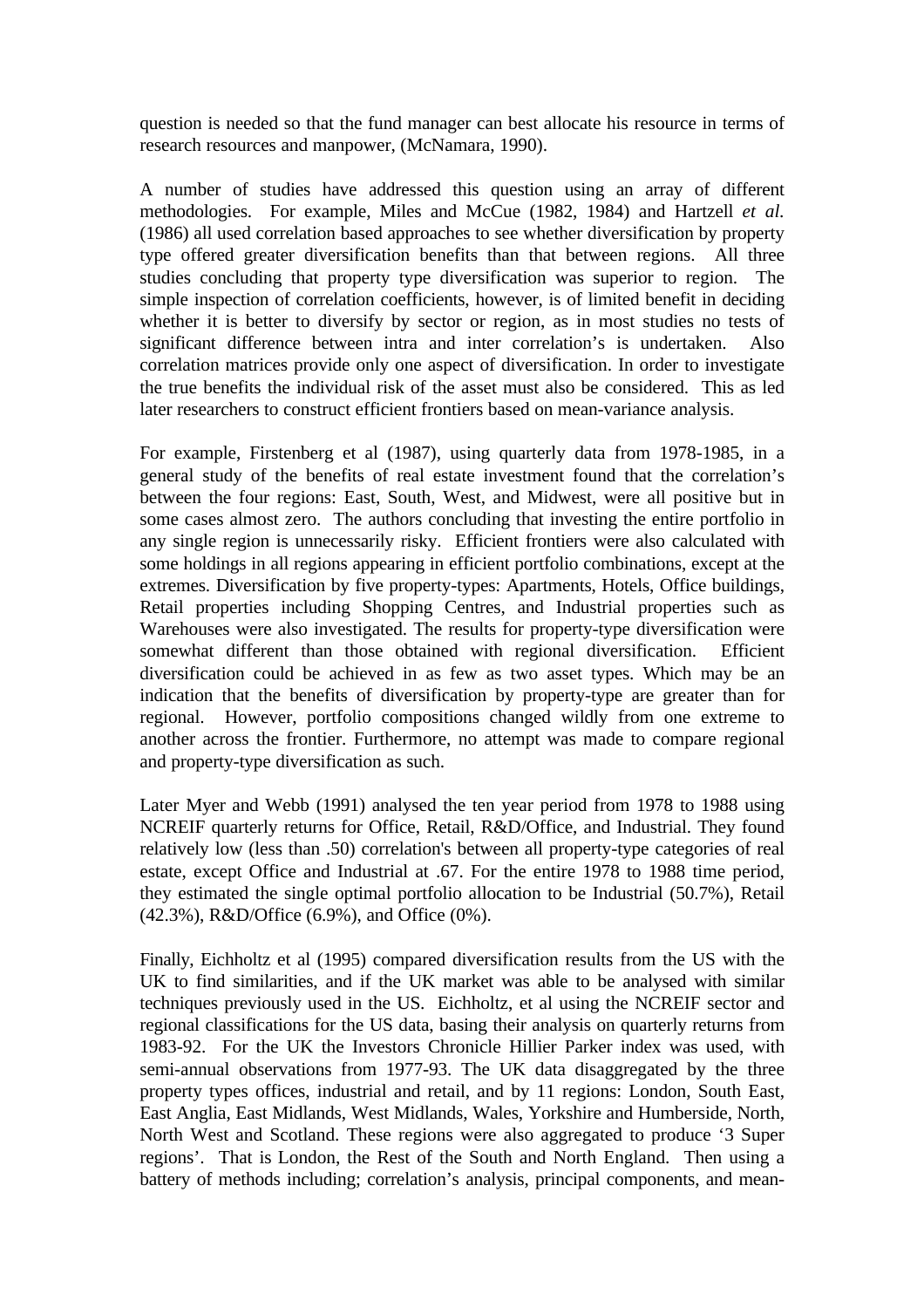variance analysis, Eichholtz et al found that there were contrasting results between the US and UK markets. This was especially so in the diversification strategy of office, and research and development (R&D) properties. In the US market Office and R&D real estate offered optimum performance when diversified across all regions, yet in the UK office diversification was optimised over the North and South regions or just the London market. The other UK sectors providing results consistent with the US data, with total diversification across sectors and regions as the optimum strategy.

Based on previous research it appears that property-type diversification is more beneficial in reducing portfolio risk than regional diversification. To some, especially property professionals these results are at best counterintuitive. Real estate professionals have consistently claiming that the most important element in property performance is "location, location, location." Similarly, urban and regional economics would suggest that local economic activity should directly impact local property performance; that is, when the local market prospers so should the individual properties within the local market. This has led researchers to question whether conventionally-defined regions (the NCREIF divisions in the US or the Standard Regions in the UK) are appropriate for property portfolio purposes. For example as early as 1984 Miles and McCue suggest that to quantify diversification benefits in real estate and structure optimal portfolios there is a "need for more rigorous definitions of property type, location and lease structures". Because for the Markowitz diversification strategy to be most effective, in terms of regional diversification, two requirements must be met simultaneously (Malizia and Simons, 1991). First, the performance of properties within each area must be homogeneous. Second, the correlation of the property performance between the regional markets must be low or negative. "In other words, we are seeking those dimensions which will best divide property assets into relatively homogenous sets that perform similarly but where the sets perform differently", McNamara and Morrell (1994). Whether administratively defined regions meet these criteria has been the main thrust of the current research into geographical diversification. In particular it has been proposed that regions - or urban areas - classified according to economic function would form the basis of a more effective risk management strategy.

The first study to test this proposition was the research of Hartzell, Shulman and Wurtzebach (1987) when they compared the naive four region NCREIF classification system against the Salomon Brothers economic geography system, which segmented the United States into eight regions having similar economic characteristics. Their results indicated significant diversification potential due to the lower correlation among the eight regions. The results consistent with the intuitive hypothesis that if demand for real estate is related to basic economic factors, then the creation of geographic regions by economic base concepts will produce a more efficient diversification strategy. Malizia and Simons (1991) confirmed the these results by comparing demand factors in the economic based geographic regions used on three different classification schemes showing that the Salomon Brothers' classification consistently exhibited higher regional homogeneity than did the NCREIF and Bureau of Economic Analysis classifications. However, both of theses studies continued to defining regions on a contiguous basis, even if such economic regions were no longer state based.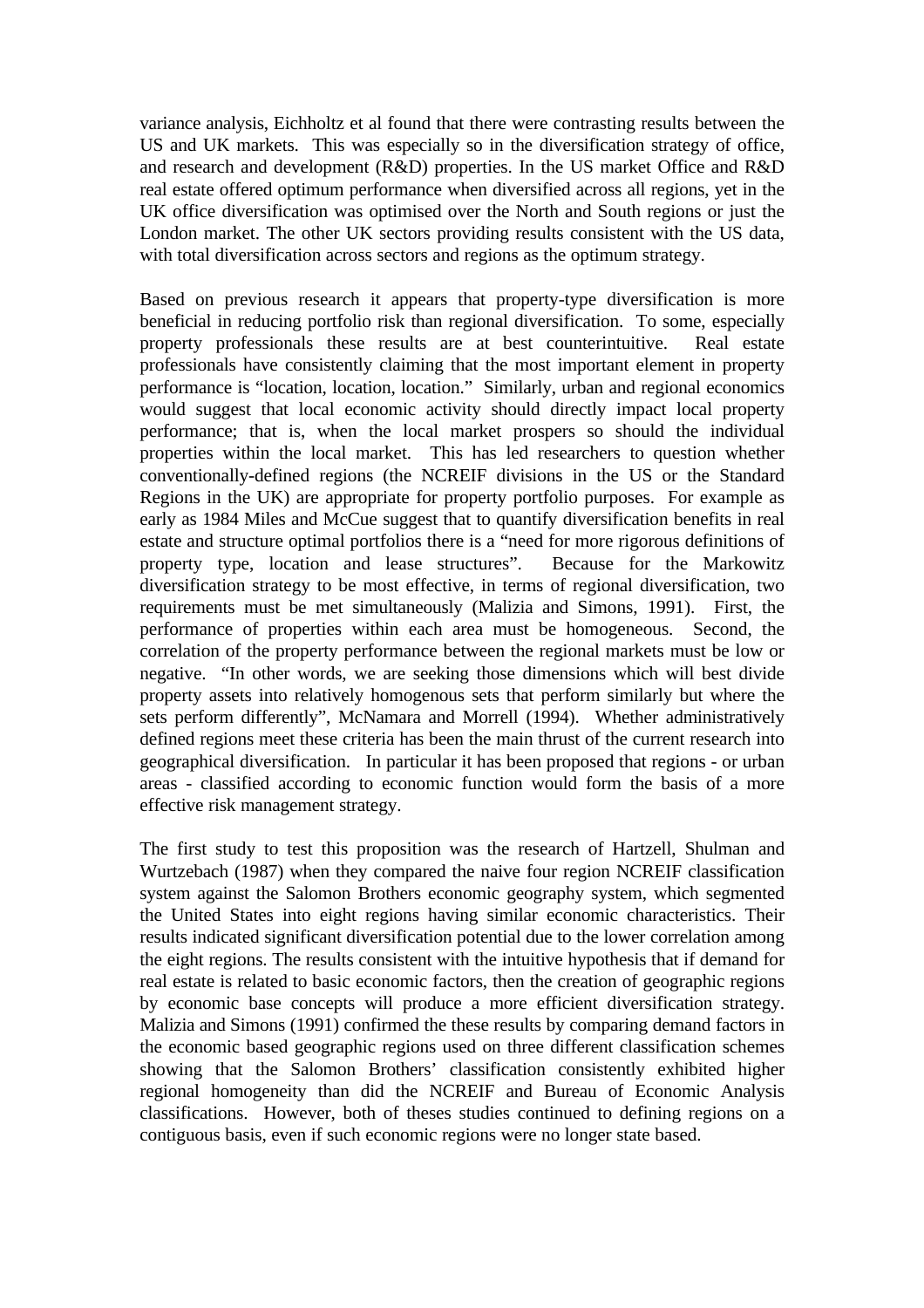Wurtzebach (1988) broke the contiguous geographic constraint and grouped metropolitan areas based on employment in their dominant industries and employment growth patterns. Similarly within Europe, Hartzell et al. (1993) found that economic regions are not contiguous within the European Union based on employment data. The noncontiguous grouping scheme of Wurtzebach was subsequently compared with the contiguous geographic grouping schemes in Mueller and Ziering (1992), and was found to be a superior diversification strategy. Later Mueller (1993) developed an economic base diversification scheme using a one-digit Standard Industrial Classification (SIC) codes to group 316 US Metropolitan Statistical Areas (MSAs) into nine categories. The author then compared the standard NCREIF four region split, the Hartzell et al (1987) eight region structure and nine region classification based on SIC's, with the economic grouping seeming to provide the best diversification benefits.

The new orthodoxy then is to define 'regions' based on economic function, rather than administrative convenience, since it will be the economic structure that will lead to differences in demand and hence property performance. To implement such an approach requires some sort of classification of urban areas, usually towns. This has led to the use clustering techniques to try and group towns together which exhibit similar characteristics and then to try and give the clusters a clear and recognisable label. For example, Hoesli and MacGregor (1995) and Hoesli, Lizieri and MacGregor (1996) have applied clustering methodology in the UK on a sample of 165 properties with the intention of examining the dimensions of diversification in the UK commercial real estate market. The data covering a wide sphere of urban and non urban property, so that the West End and London city markets were not allowed to dominate the returns. The findings of all tests were consistent with property sector type diversification, as offering more comprehensive information about the property market behaviour.

However, clustering techniques, as Hoesli, Lizieri and MacGregor (1996) recognise, are essentially descriptive and exploratory and they stress the need to employ further multivariate tests to assess of the benefits of sectoral versus regional diversification. That is a method of an analysis is needed to explicitly separate the two diversification categories and to quantify the relative importance of one with the other in determining property returns. The following section outlines how this can be achieved using the approach of Heston and Rouwenhorst (1994), as extended by Beckers, Connor and Curds (1996).

#### **Method**

In order to separate the sectoral performance from regional performance, we apply the approach of Heston and Rouwenhorst (1994) and Beckers, Connor and Curds (1996) and postulate the following model for the return on the *ith* property that belongs to region *j* and sector *k* :

$$
R_i = \alpha + \sum_{j=1}^{M} \beta_{i,j} F_j + \sum_{k=1}^{L} \lambda_{i,k} F_k + \varepsilon_i \qquad (1)
$$

where: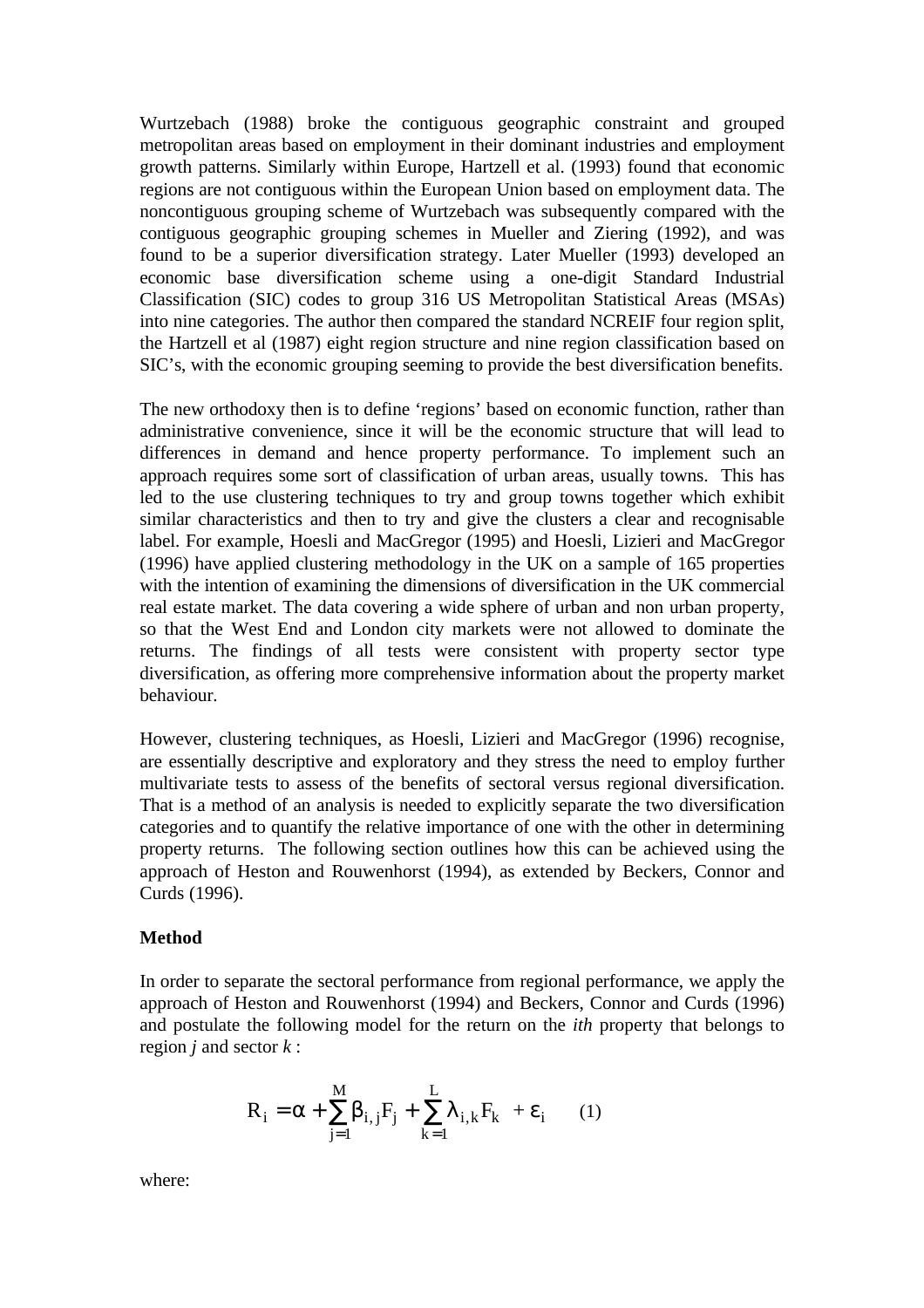| $R_i$             | $=$ the return of property i in time period t      | $i = 1,N$        |
|-------------------|----------------------------------------------------|------------------|
| $\alpha$          | $=$ the return on the market in general            |                  |
| $\beta_i$         | $=$ the return to the regional factor $\mathbf{i}$ | $i = 1, \dots M$ |
| $\lambda_{\rm k}$ | $=$ the return to the sector factor k              | $k = 1,L$        |
| $F_i$             | $= 1$ if the property is in region j, 0 otherwise. |                  |
| $F_k$             | $= 1$ if the property is in sector k, 0 otherwise  |                  |

Equation (1) is a very simple factor models of returns with zero/one exposures to the explanatory variables (sectors and regions) which elegantly allows for the separation of the regional and sector effects, but rules out any interaction between these effects. That is a properties return is broken down into two components: a sector factor return and a regional factor return. It is also assumed that the property-specific disturbances have a zero mean and finite variance for returns in all sectors and regions, and are uncorrelated across properties..

However, it is not possible to estimate (1) directly by cross-sectional regression techniques, because of perfect multicollinearity between the regressors. Since the regional dummies as well as the sector dummies add up to a unit vector across properties, since every property is in one sector and one region. As a result there is no unique way of identifying sector and regional effects, we can only measure crosssectional differences between regions and cross-sectional differences between sectors. One possibility would be to arbitrarily choose one region in one sector as a base, and estimate equation (1) under the restriction that this sector regions zero.

Rather than apply such an arbitrary sector/regional choice, Heston and Rouwenhorst (1994) and Beckers, Connor and Curds (1996) show that equation 1 can be estimated directly by imposing the following two linear constraints. That is, we find  $\alpha$ ,  $\beta$ ,  $\lambda$  by

minimising  $\sum \hat{\epsilon}_{i}^2$ i  $\sum_{n=1}^{N}$ =1  $\sum \hat{\epsilon}_i^2$  Equation 1 subject to:  $\beta_j$ j M i N  $\mathrm{F_{j}}$  $= 1$ j=  $\sum \sum \beta_j F_j =$  $1 j=1$  $0 (2)$ 

and

$$
\sum_{i=1}^{N} \sum_{k=1}^{L} \lambda_k F_k = 0 \qquad (3)
$$

This approach simplifies the interpretation of the coefficients but does not affect the statistical properties of the model (see Suits (1984) and Kennedy (1986)). Since the two linear constraints, Equations 2 and 3, imply that in each year, the average marketwide effect of the sector factors is zero and the average market-wide effect of the regional factors is zero. Adding the two equality restrictions implies that the sector factor returns are measured net of the market return. So for example, if property returns market-wide are mostly positive in general in a given year and Office properties are also rising but less so than the market, then the Office factor return will be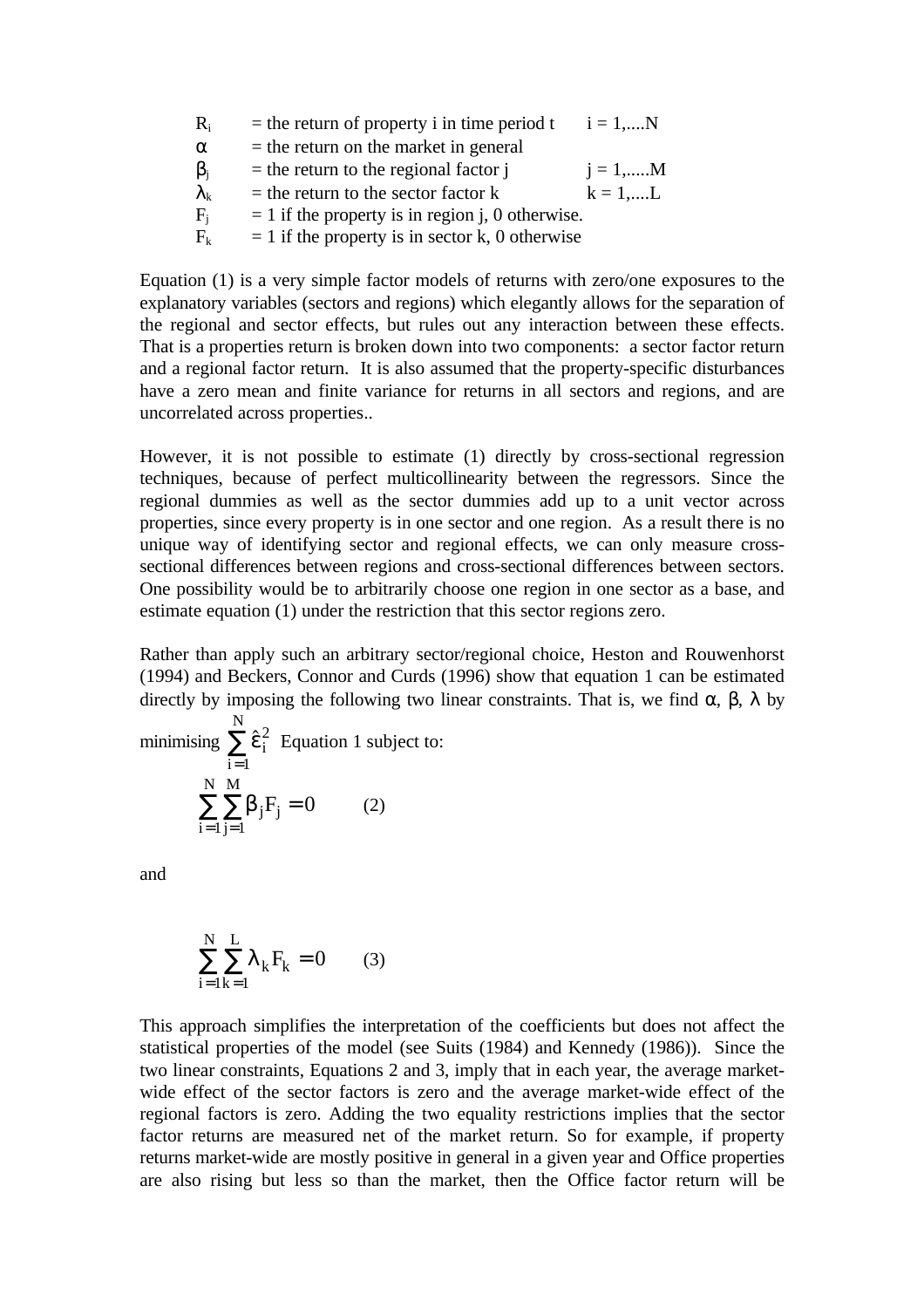negative. The same holds for the regional factors: If property returns are generally positive and Scottish properties are also rising but by less than in most other regions, then the Scottish regional factor return will be negative. Translated into standard factor modelling terminology, the factor betas in the Heston and Rouwenhorst model are all equal to zero or unity and the regression coefficients correspond to sector and regional factor returns. The amount of an asset's return arising from each component dependent on its exposure to that source.

## **Data**

The efficient estimation of Equation 1 depends on the availability of a large database of property returns which can easily be classified into sectors and 'regions'. The Investment Property Databank (IPD) provides such a source. The data covering 12302 properties at the end of 1995 with a aggregate value of £47,867m based on the data from 207 funds (IPD, 1996). From such a vast database IPD are able to provide a number of breakdowns of the data into a large number of sectors and regions at least for the annual data from 1981. One breakdown that is especially useful for this study is the Key Centres data. This data provides annual returns, rental growth and yields for Retail, Office and Industrial properties in a total of 208 locations (essentially towns) in the UK over the period 1981-95. Such a large data base ideally suited to the approach of Heston and Rouwenhorst (1994), as it enables the analysis to cover a large variety of regions and property types.

However, although the Key Centres data is classified by property type, IPD do not provide a classification of the data into regions. Also drawing on the previous work it is clear that administrative regions may not prove useful, especially at the highly aggregated level of the Standard Regions in the UK. Economically defined regions probably preferred. In the UK the work of Green and Owen (1990) provides one potential economic classification.

Arguing that changes in employment are so diverse that any analysis can only be done at the level of the local labour market area (LLMA). Green and Owen based their analysis of the UK on the Department of Employment 322 Travel-to-Work Areas (TTWAs) which is the most widely known and commonly used employment and unemployment data at the LLMA level. Using these data Green and Owen were able to classify the 322 towns into a number of clusters based on two different methodological approaches. First, the 322 TTWAs were grouped on the basis on a number of selected dimensions of interest representing urban and regional characteristics. A similar approach to that adopted by Champion et al (1987). The second classification used a taxonomy based on grouping towns with similar employment, demographic and labour market characteristics and then reporting the one that produced the most easily defined clusters of similar towns. Table 2 lists the 10 clusters that appeared to work best for Green and Owen and had easily identifiable features; such as Unemployment Blackspots; Resorts, and Service Growth Areas.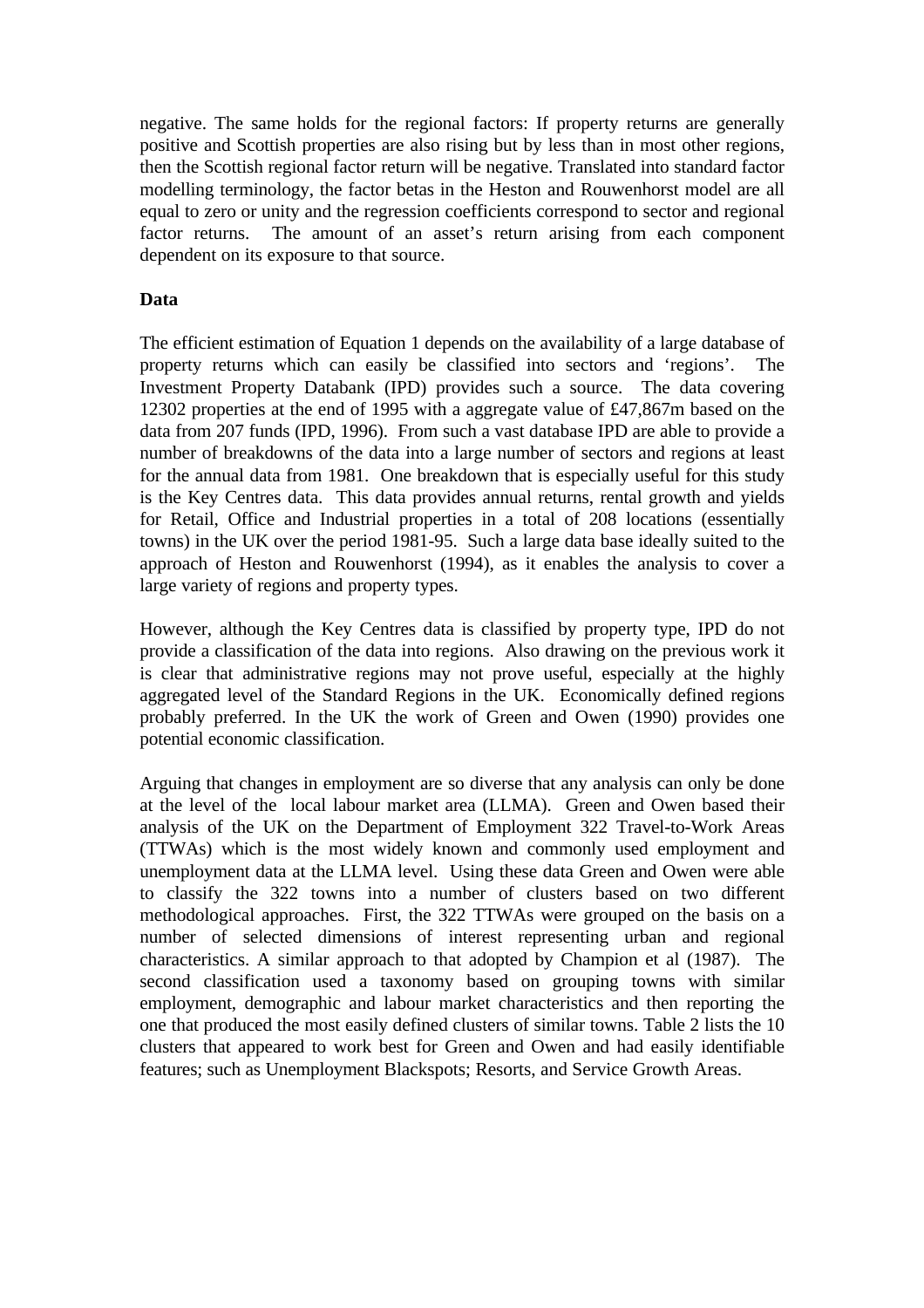|   | <b>Cluster Classification</b>      | Example              |
|---|------------------------------------|----------------------|
| 1 | <b>Manufacturing Towns</b>         | Leicester            |
| 2 | <b>Declining Centres</b>           | Leeds                |
| 3 | <b>High-Tech Growth Centres</b>    | Reading              |
| 4 | <b>Male Employment Centres</b>     | Huddersfield         |
| 5 | <b>Unemployment Blackspots</b>     | Wakefield            |
| 6 | Resorts                            | Clacton              |
| 7 | In Migration Nodes                 | <b>Milton Keynes</b> |
| 8 | <b>Relatively Prosperous Areas</b> | Hereford             |
| 9 | <b>Service Growth Areas</b>        | Bournemouth          |
|   | <b>Established Service Centres</b> | London               |

**Table 1: Classification of TTWA's**

Source: Green and Owen (1990)

UK institutional investors, however, holds only 57 properties on average (IPD, 1995), thus limiting the number of property categories that can be employed. Hoesli, Lizieri and MacGregor (1996), therefore, argue that for all but the largest investors, a diversification approach based on say a three sector by three regional classification scheme in the UK maybe a reasonable strategy. This '3 Super regions' regional scheme covering Office, Shop and Industrial properties in London , the rest of the South East and the rest of the UK. Eichholtz et al (1995) have also used such a scheme in their analysis is sector versus regional diversification. Therefore, for purposes of comparison the following analysis also employs the '3 Super regions' classification scheme. Finally to provide a comparison with the previous work by Hoseli and MacGreggor (1995) the data was also categorised into the 11 Standard Regions but with the South East subdivided into London and the Rest of the South East as previously done by Eichholtz et al (1995) as London represents a dominant area of institutional property investment (IPD, 1996).

The 208 Key Centres were, therefore, allocated an administrative 'regional code' based on the Standard Regions in the UK, used in government statistics. The data was then aggregated to form the '3 Super regions' of Eichholtz et al (1995). Finally the data was classified by economic function based on the work of Green and Owen (1990). Of the 208 Key Centres 21 locations could not be easy classified from both sources which left 187 locations. Table 1 summarising the property sector and regional breakdown of the data.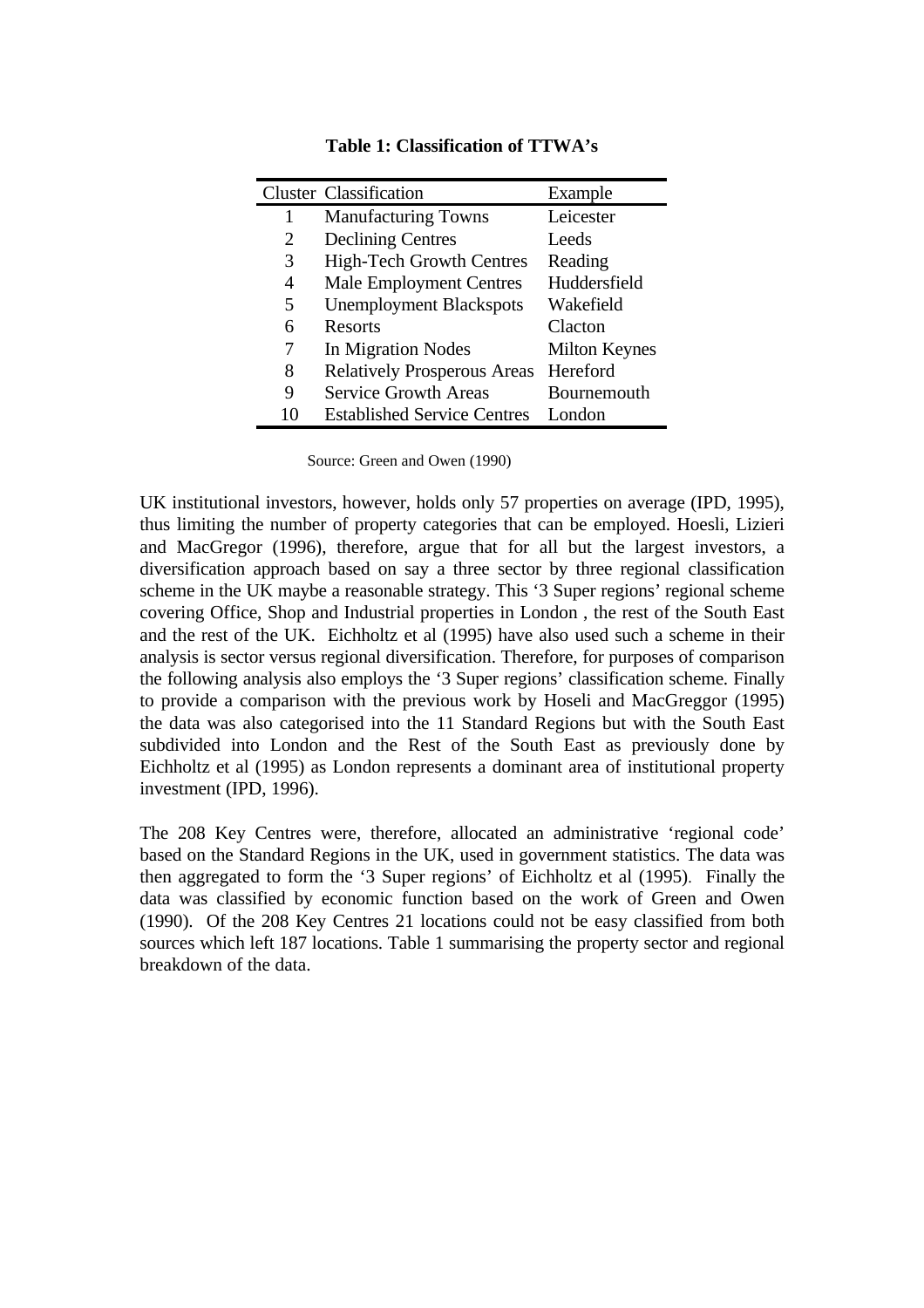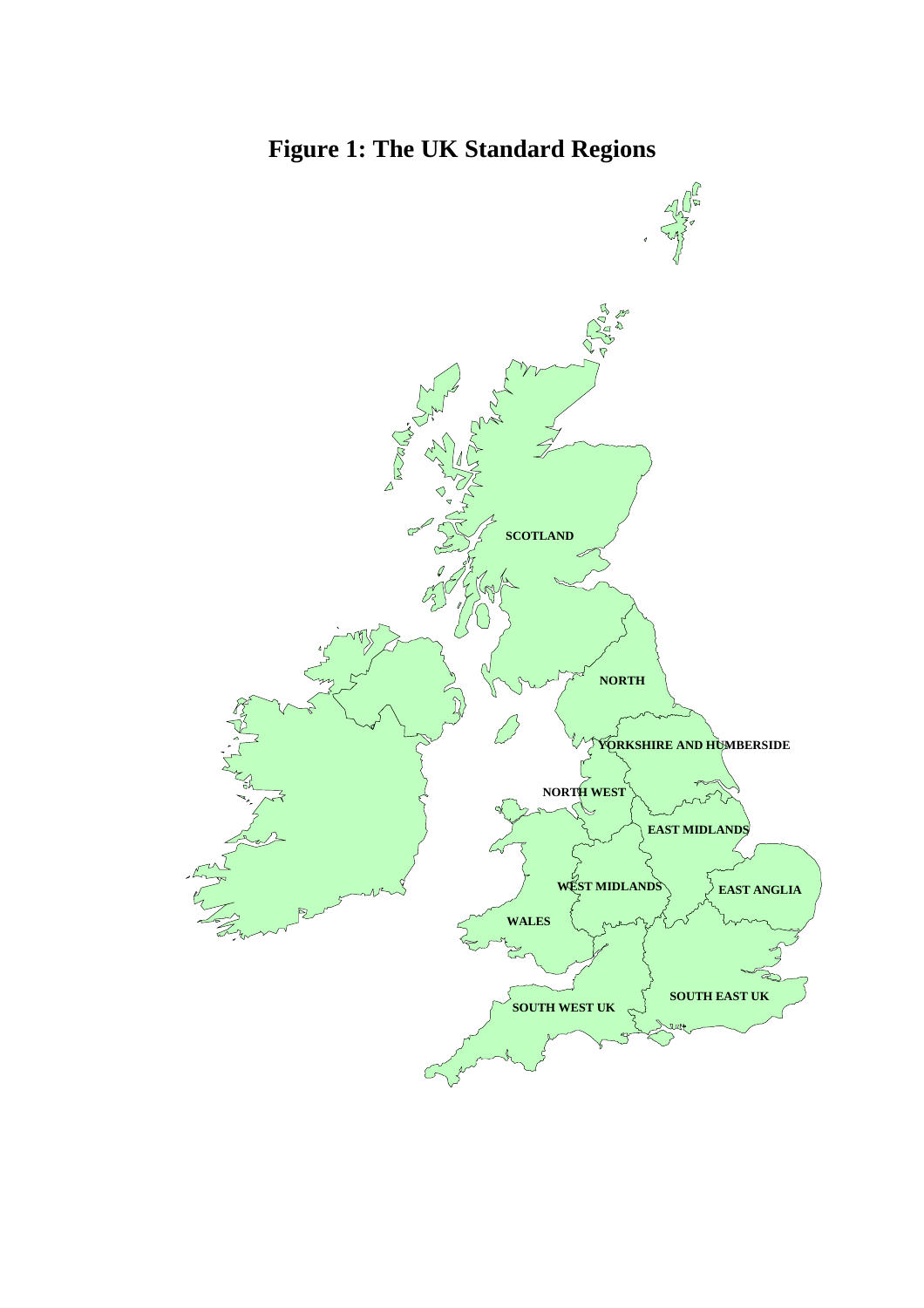| <b>Regions</b>                     |                |                | <b>Retail Office Industrials</b> |
|------------------------------------|----------------|----------------|----------------------------------|
| <b>Standard Regions</b>            |                |                |                                  |
| London                             | 15             | 19             | 12                               |
| <b>South East</b>                  | 17             | 14             | 16                               |
| <b>South West</b>                  | 9              | 8              | 7                                |
| East Anglia                        | 3              | 4              | $\overline{4}$                   |
| <b>East Midlands</b>               | 5              | $\overline{2}$ | 3                                |
| <b>West Midlands</b>               | 5              | $\mathbf{1}$   | $\overline{c}$                   |
| North West                         | 7              | $\overline{c}$ | $\mathbf{1}$                     |
| <b>Yorks and Humberside</b>        | 6              | 5              | 3                                |
| North                              | 3              | $\mathbf{1}$   |                                  |
| Scotland                           | 3              | 3              | 3                                |
| Wales                              | $\overline{2}$ | 1              | 1                                |
| <b>Super Regions</b>               |                |                |                                  |
| London                             | 15             | 19             | 12                               |
| The Rest of the South East         | 17             | 14             | 16                               |
| The Rest of the UK                 | 43             | 27             | 24                               |
| <b>Clusters</b>                    |                |                |                                  |
| <b>Manufacturing Towns</b>         | $\overline{2}$ | $\mathbf{1}$   | 1                                |
| <b>Declining Centres</b>           | 19             | 11             | 9                                |
| <b>High-Tech Growth Centres</b>    | 10             | 11             | 12                               |
| <b>Male Employment Centres</b>     | 2              |                |                                  |
| <b>Unemployment Blackspots</b>     | 1              |                |                                  |
| <b>Resorts</b>                     |                |                |                                  |
| In Migration Nodes                 |                |                | 1                                |
| <b>Relatively Prosperous Areas</b> | $\mathbf{1}$   |                |                                  |
| <b>Service Growth Areas</b>        | 3              | 1              |                                  |
| <b>Established Service Centres</b> | 37             | 36             | 29                               |
| <b>Total</b>                       | 75             | 60             | 52                               |

**Table 2: Number of Towns in Sector/Regions**

As can be readily appreciated from Table 2 the data is fairly evenly spread across the sectors but not the regions. Approximately half of the sampled properties are in two regions, London and the South East. Reflecting the institutional bias to the South of England. The data also reflects a bias towards service dominated areas, either established or growth centres, representing 57% of the property data, again concentrated in the South of England. The data may, therefore, not reflect the performance of property in regions as such but of the South of England. While the relative performance of regional dummies in explaining property returns may not be significant.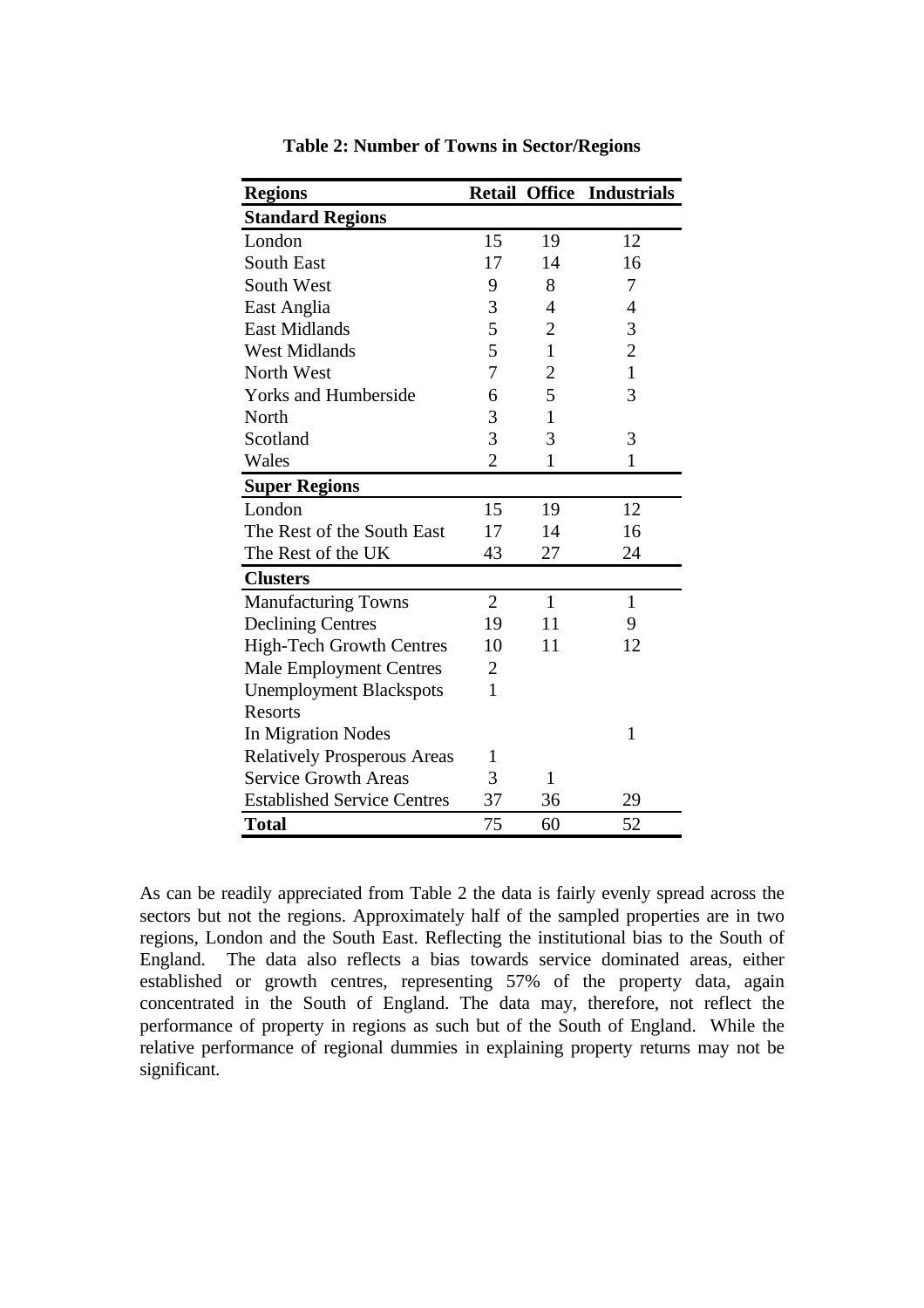#### **Results**

Table 3 shows the amount of variability explained (adjusted  $R^2$ ) from applying Equation 1 to the property data for each of the 15 years from 1981 to 1995 and the overall averages. The sector and regional adjusted  $R^2$  results, for the Standard regions, are also presented graphically in Figure 1.

Since adjusted  $R^2$  figures are shown we can see the incremental impact of adding each factor. As will be readily appreciated the property sectors dominate the regions in determining property returns, irrespective of whether we use the Standard Regions, the '3 Super regions', as suggested by Eichholtz et al (1995) and Hoesli, Lizieri and MacGregor (1996), or the economically based areas derived from Green and Owen (1990). Such a result is therefore in line with the previous research. But the results should be viewed with some caution as they may reflect the more even spread of the data across the sectors compared with the skewed data for the regions, irrespective of whether we use administratively or economically defined classifications. That is the regional classifications may not be sufficiently well defined as to fully reflect changes in property returns as the data is concentrated in just a few areas.

| Year    | Sector   |          | Region   |          |          | Total |          |
|---------|----------|----------|----------|----------|----------|-------|----------|
|         |          | Standard | Super    | Economic | Standard | Super | Economic |
|         |          |          |          |          |          |       |          |
| 1981    | 0.224    | 0.054    | $-0.005$ | 0.044    | 0.279    | 0.219 | 0.264    |
| 1982    | 0.187    | 0.005    | 0.029    | 0.010    | 0.192    | 0.216 | 0.211    |
| 1983    | 0.390    | $-0.014$ | $-0.011$ | 0.046    | 0.376    | 0.380 | 0.431    |
| 1984    | 0.357    | $-0.003$ | $-0.010$ | 0.026    | 0.354    | 0.347 | 0.357    |
| 1985    | 0.470    | $-0.027$ | $-0.013$ | $-0.019$ | 0.443    | 0.456 | 0.466    |
| 1986    | 0.176    | 0.033    | 0.040    | 0.024    | 0.209    | 0.216 | 0.227    |
| 1987    | 0.041    | 0.155    | 0.094    | 0.030    | 0.197    | 0.136 | 0.074    |
| 1988    | 0.234    | 0.109    | 0.029    | 0.046    | 0.343    | 0.263 | 0.273    |
| 1989    | 0.503    | $-0.001$ | $-0.002$ | $-0.019$ | 0.501    | 0.500 | 0.504    |
| 1990    | 0.161    | 0.160    | 0.123    | 0.037    | 0.321    | 0.284 | 0.244    |
| 1991    | 0.331    | 0.161    | 0.169    | 0.018    | 0.492    | 0.500 | 0.390    |
| 1992    | 0.165    | 0.319    | 0.281    | 0.138    | 0.483    | 0.446 | 0.304    |
| 1993    | $-0.011$ | 0.020    | 0.038    | 0.055    | 0.010    | 0.027 | 0.042    |
| 1994    | 0.091    | 0.127    | 0.019    | 0.036    | 0.218    | 0.109 | 0.138    |
| 1995    | 0.047    | 0.111    | 0.007    | 0.005    | 0.158    | 0.054 | 0.054    |
|         |          |          |          |          |          |       |          |
| Average | 0.224    | 0.081    | 0.052    | 0.032    | 0.305    | 0.277 | 0.265    |

**Table 3: Adjusted R<sup>2</sup> Figures for Sector and Regional Diversification 1981-95**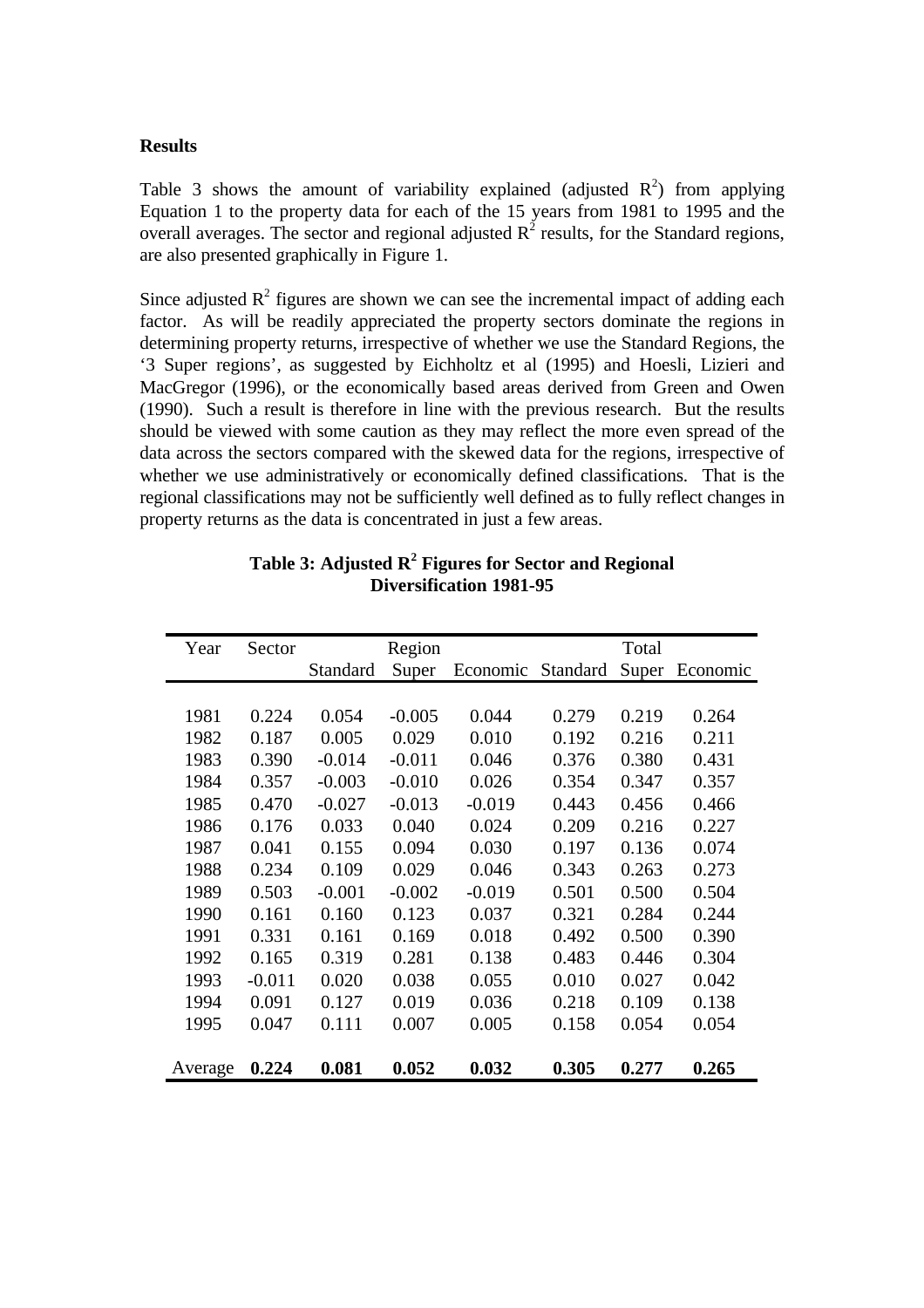It will also be appreciated from Table 3 and Figure 1 that the relative amount of variance explained by the sector and regional dummies changes over time. In particular the lowest value occurs in 1993, a year in which the property market in generally underwent a significant re-rating as an investment class. At such times then it appears that sector and regional influences are dominated by other considerations of the property market as a whole.

Also sector influences are not dominant in every year. Only the period before the property market crash of the 90's does sectors consistently dominate region in determining property returns. However, from 92 the regions have tended to dominate the sector classifications, at least for those categorises defined by the Standard regions. Which may indicate a change in the relative performance for regional diversification compared with sector diversification in the future.





Table 3 also shows that administratively defined areas, either the Standard regions or the '3 Super regions', provide a greater explanation of property returns than the economically defined areas. The functionally based areas used here, however, may be poor proxies of the regional economic base. In particular, the classification may not be stable over time. That is the clusters produced may only be the best solution at a given point in time. The Green and Owen (1990) clusters are based on the 1984 revision of the 1981 Census of Population data, for journeys to work (Department of Employment, 1984 and Coombes et al, 1985) and as such may not be relevant today. For example, it is noticeable that the towns included in the Unemployment Blackspots cluster are all in the north above a line running across England from the river Severn to the Humber estuary. The so called North-South divide. However, if the exercise was repeated now, it is likely that we would find a number of southern towns included in this group. It is also worth noting that the clusters are based on employment data only. That is the failure of the functionally based regions, to outperform the administratively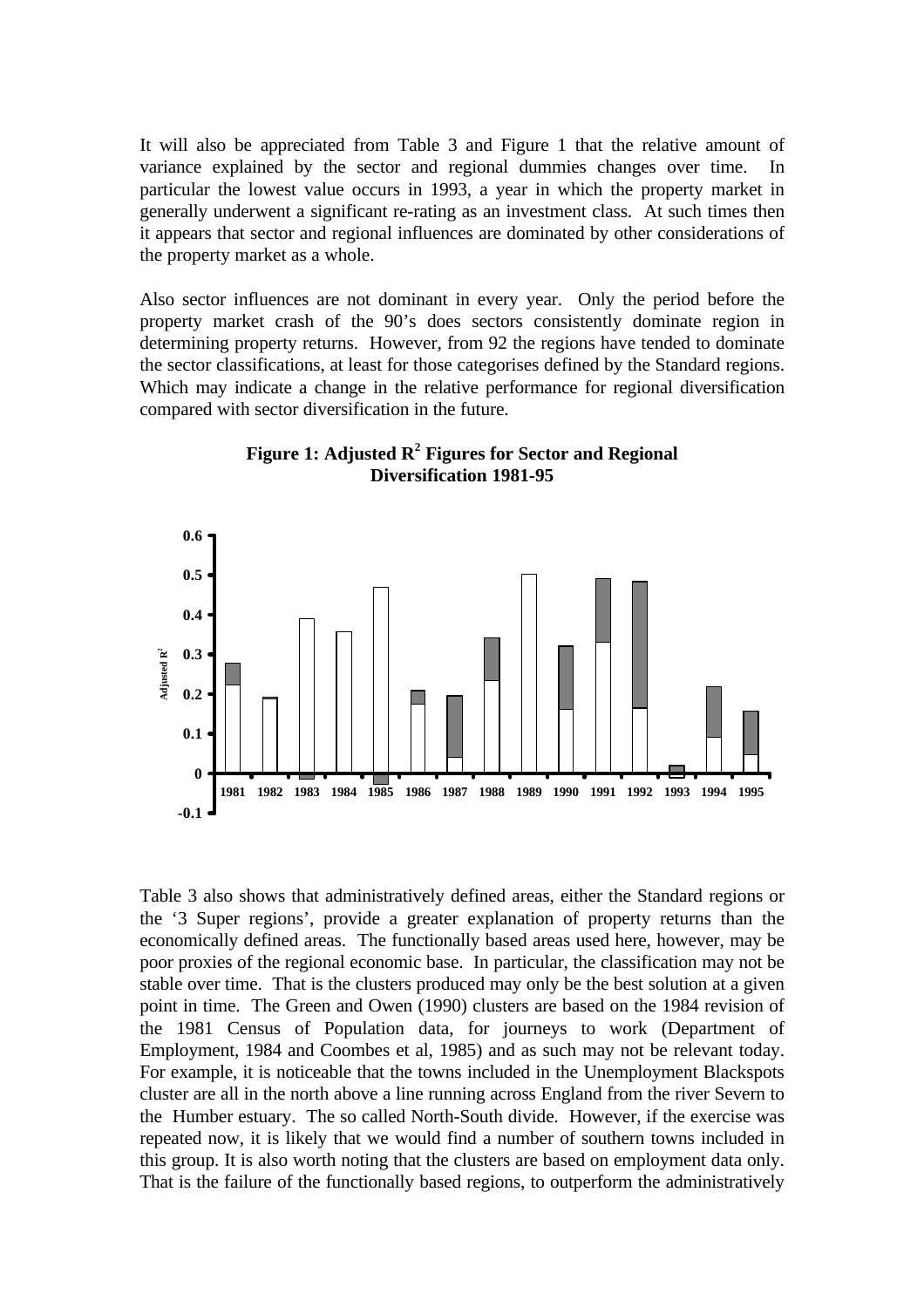circumscribed towns, may simply be the result of using an out of data classification scheme and/or one that is not sufficiently well defined. For example, the average adjusted  $\mathbb{R}^2$  value for the functionally defined areas from 1981-1986 is over 2% compared with less than 1% for both administratively defined regions. Also in ever year from 1981-86 the amount of variability explained is greater for the Green and Owen classifications than the other two schemes. However, from 1990 the reverse has been the case, with both administratively defined regions outperforming the Green and Owen classifications. On average the standard regions explaining 15% of property returns compared with 11% for the '3 Super regions' and only 5% for functionally defined areas. The administratively defined regions both outperforming the Green and Owen classifications in ever year from 1990-1995, except for 1993. All of which suggests that when determining town classifications the approach adopted may need to take account of changes over time and also not be focused on one criteria.

#### **Conclusions**

In the search for the most meaningful classifications of property in the real estate portfolio most fund managers, according to McNamara and Morrell (1994), will adopt "one that ... categorises properties performing similar economic functions in similar locations". That is by sector and region. A method of an analysis is therefore needed to explicitly separate the two diversification categories and to quantify the relative importance of one with the other in determining property returns.

Previous studies have tended to analyses this issue in two main ways. First by applying the MPT approach of Markowitz and secondly, by the use of clustering techniques. However, none of these approaches as explicitly quantified the relative benefits of sector and regional diversification. This paper corrects this omission by adopting the approach of Heston and Rouwenhorst (1994) which provides an elegant and simple approach to the decomposition of sector and regional influences on property returns. That is by separately measuring sector and regional effects we can gauge the relative importance of each in explaining property returns.

The general conclusion of which is that sector influences have a greater influence on property returns than regional effects, however defined. Sector diversification explaining on average 22% of the variability of property returns compared with 8% for administratively defined regions and only 3% for functionally defined areas. Which may be down to the definition of economic regions employed in this study. That is the Green and Owen functionally based classifications may be too weak for the current study and a more up to date and wide ranging scheme needs to be found. Nevertheless because regional influences are so small, sector diversification would appear to be the more effective tool for achieving risk reduction than regional diversification. Implying that sectoral diversification should be the first level of analysis in constructing and managing a real estate portfolio. The results for the period since 1992, however, may suggest that this may not be the case in the future.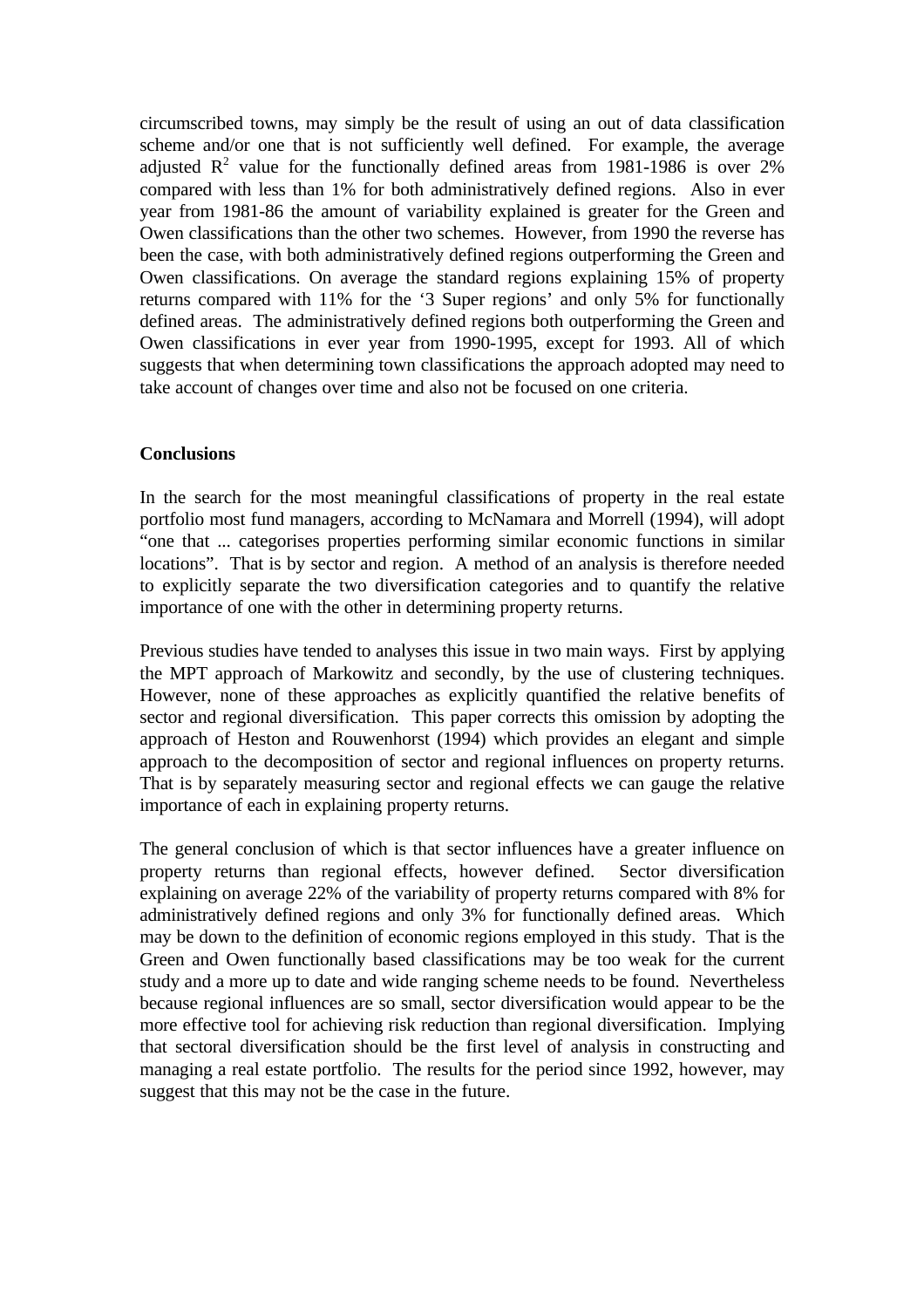#### **References**

Beckers S., Connor G. and Curds R. (1996) National Versus Global Influences on Equity Returns. *Financial Analysts Journal*, 52, 2, March/April, p. 31-39.

Beckers, S, Grinold R., and Rudd A., and Stefek D (1992) The Relative Importance of Common Factors Across the European Equity Markets, *Journal of Banking and Finance* 16, 75-95.

Champion A G, Green A E, Owen D W, Ellin D J and Coombes M G, (1987) *Changing Places: Britain's demographic, economic and social complexion,* Edward Arnold, London

De Witt D.P.M. (1996) Real Estate Portfolio Management Practices of Pension Funds and Insurance Companies in the Netherlands: A Survey, *Journal of Real Estate Research*, 11, 2, pp. 131-148.

Eichholtz, P.M.A., Hoesli, M., MacGregor, B.D. and Nanthakumaran, N. (1995), Real Estate Diversification by Property Type and Region. *Journal of Property Finance*, **6**, 3, 39-62.

Firstenberg, P. B., Ross, S.A. and Zisler, R.C. (1987), Real Estate the Whole Story, *Journal of Portfolio Management*,

Green A E and Owen D W ( 1990), The development of a classification of travel to work areas, *Progress in Planning,* Vol. 34, Part 1, pp 1-92.

Grinold R., Rudd A., and Stefek D. (1989), Global Factors: Fact or fiction?, *Journal of Portfolio Management*, 16, p. 79-88.

Hartzell, D., Eichholtz P and Selender A (1993), Economic Diversification in European Real Estate Portfolios. *Journal of Property Research* **10** 5-25

Hartzell, D.J., Hekman, J. and Miles, M. (1986), Diversification Categories in Investment Real Estate. *AREUEA Journal*, **14**, 2, 230-254.

Hartzell, D., Shulman D., and Wurtzebach C. (1987), Refining the Analysis of Regional Diversification for Income-Producing Real Estate, *Journal of Real Estate Research, 2,* 85-95

Heston, S.L. and Rouwenhorst, K.G. (1994) Does Industrial Structure Explain the benefits of International Diversification? *Journal of Financial Economics*, **36**, pp. 3- 27.

Hoesli, M. Lizieri, C. and MacGregor, B. (1996) *The Spatial Dimensions of UK Real Estate Performance: An Application of Cluster Analytic Techniques*, A Paper Presented at the 1996 AREUEA International Real Estate Conference, Orlando.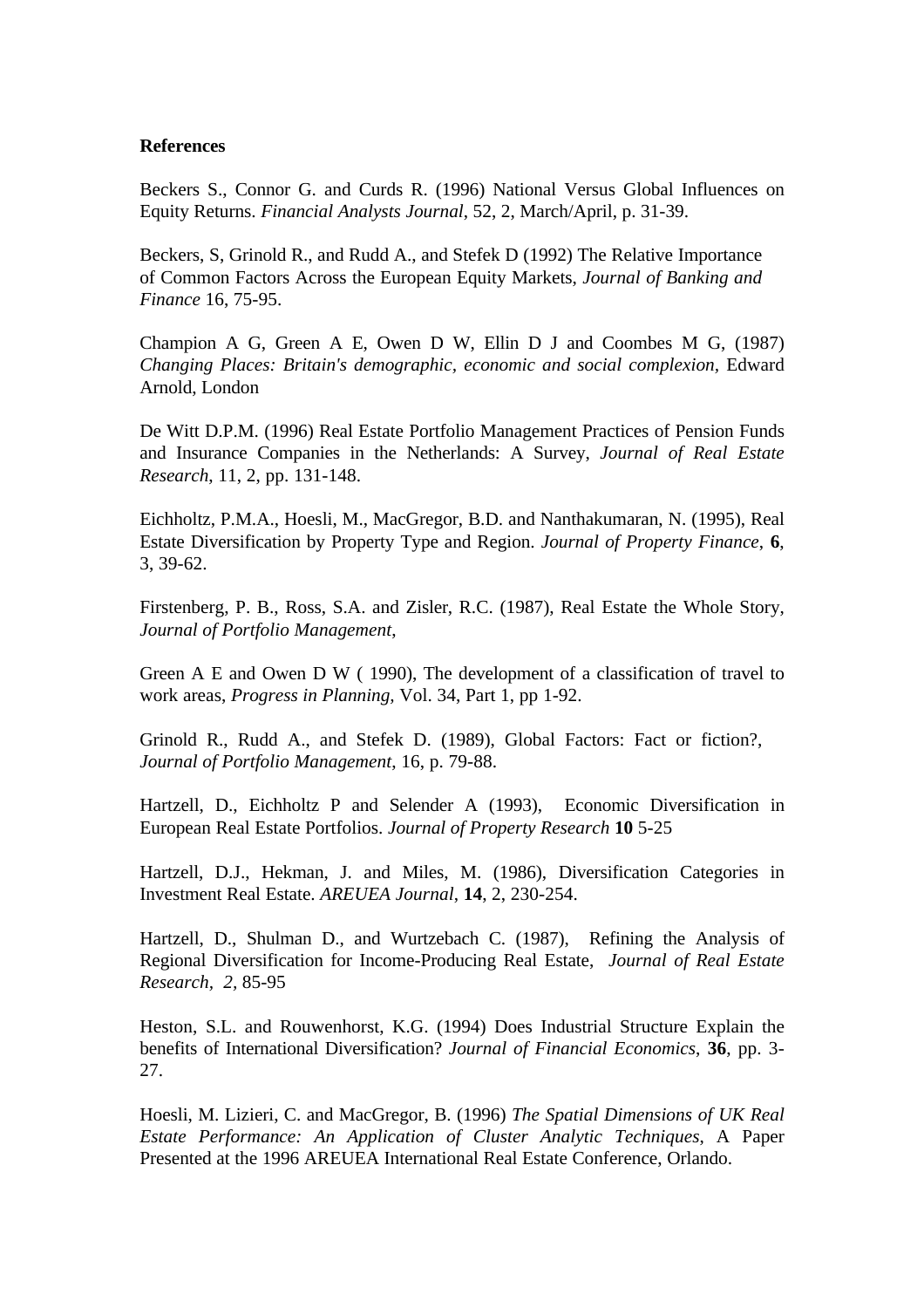Hoesli, M. and MacGregor, B. (1995) The Classification of Local Property Markets in the UK Using Cluster Analysis, in: *The Cutting Edge: Proceedings of the RICS Property Research Conference* 1995, Volume 1, pp. 185-204 (London: RICS).

Kennedy, Peter, 1986, Interpreting Dummy Variables, *Review of Economics and Statistics*, 68, 174 175.

Louargand, M.A. (1992), A Survey of Pension Fund Real Estate Portfolio Risk Management Practices, *Journal of Real Estate Research*, **7**, 4, 361-373.

McNarmara, P. (1990(a)) The Changing Role of Research in Investment Decision Making, in Healey P. and Nabarro R. eds., *Land and Property Development in a Changing Context*, Gower Publishing.

McNamara, P. (1990(b)) The Role of Research in Property Fund Management, *Public Finance and Accountancy*, 23 February, p. 13-14.

McNamara, P. (1991) The Problems of Forecasting Rental Growth at the Local Level in: P. Venmore-Rowland, P. Brandon & T. Mole *(eds) Investment, Procurement and Performance in Construction (London: E & F Spon).* 

McNamara, P. (1996) Ending the Conspiracy of Convenience, *Property Review* February, p. 2-5.

McNamara P. and Morrell G. (1994) Local Area Analysis and Portfolio Construction, *The Society of Property Researchers*, Technical Paper No 2, London, pp. 13

Markowitz, H. (1952), Portfolio Selection. *Journal of Finance*, **7**, 1, 77-91.

Markowitz, H. (1959), *Portfolio Selection: Efficient Diversification of Investments*, New York: Wiley.

Miles M. and McCue T. (1982) Historic Returns and Institutional Real Estate Portfolios. *AREUEA Journal* 10:2, p. 184-198.

Malizia, E. and Simons R. (1991), Comparing Regional Classifications for Real Estate Portfolio Diversification, *Journal of Real Estate Research, 6* 53-67

Miles, M. and McCue, T. (1984) Commercial Real Estate Returns. *AREUEA Journal,* **12**, 3, 355-377.

Mueller, G.(1993), Refining Economic Diversification Strategies for Real Estate Portfolios. *Journal of Real Estate Research,* 8, p. 55-68.

Mueller, G. and Ziering B. (1992), Real Estate Portfolio Diversification Using Economic Diversification, *Journal of Real Estate Research,* **7**, p. 375-386

Shulman, D. and Hopkins R. (1988) Economic diversification in real estate portfolios. Bond Market Research: Real Estate, November, Salomon Brothers Inc., New York